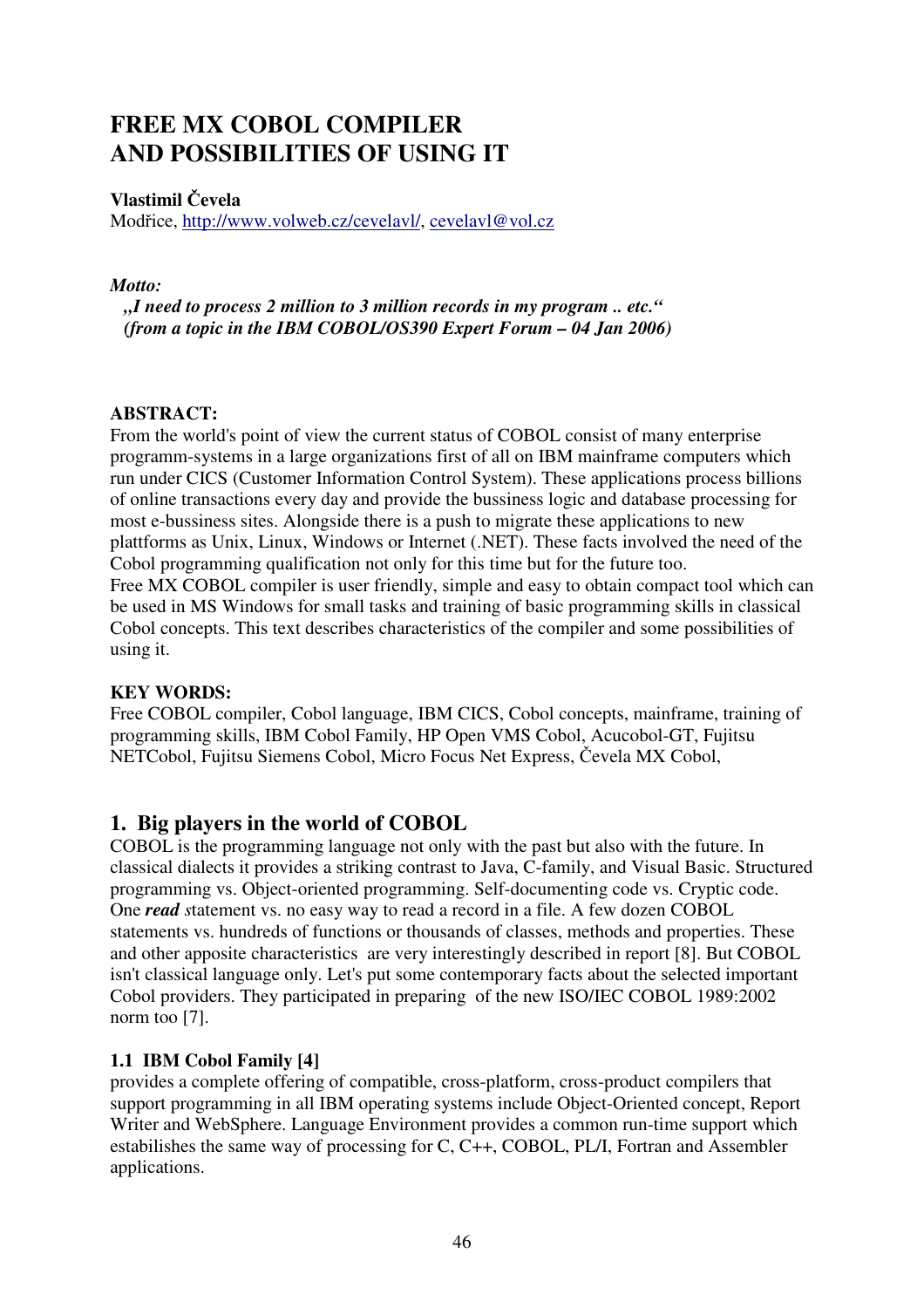## **1.2 Hewlett-Packard [3]**

HP COBOL (formerly known as Compaq or DIGITAL (DEC and VAX) COBOL) is a highlevel language for business data processing that operates on the OpenVMS (VAX, Alpha, and I64) and Tru64 UNIX (Alpha) platforms. It is a high-performance, optimizing compiler environment that is based upon the 1985 ANSI COBOL Standard X3.23-1985 as modified by the X.23a-1989 amendment. Support for ORACLE CDD/Repository and some X/Open features are also provided.

#### **1.3 Acucobol [1]**

ACUCOBOL-GT lets to write a program once, and run it on virtually any operating system platform without recompiling. This platform independence is achieved through an efficient pseudocode system. Rather than producing native code for a single platform, compiler produces a small, independent object that can be placed on any open-systems machine. At runtime, the object is executed by a native runtime executable COBOL Virtual Machine.

#### **1.4 Fujitsu / Siemens [2]**

provides two NetCOBOL product packages for Windows, three for .NET, two for UNIX (HP-UX and SPARC Architecture), one for Linux and an integrated environments for developing and deploying client/server and standalone applications on Solaris, Reliant UNIX and BS2000/OSD platforms.

#### **1.5 Micro Focus [5]**

Micro Focus Net Express with .NET is the COBOL development environment for extending core business processes to the .NET Framework and other distributed platforms. Powerful integration with Visual Studio .NET and the .NET Framework plus direct COBOL Web services capabilities, J2EE connectivity and XML support allow easy integration of existing and new COBOL applications with leading enterprise technologies. In MF Studio there are other Server and Minframe Express and Revolve tools.

## **2. Classical COBOL concepts in the free MX Cobol compiler**

Free MX Cobol compiler has got the long history. As the Czech-original mainframe tool in seventies and eighties of last century – operation system MOS and DOS 3 etc. (KS Brno + VUMS Praha) – some hundreds installation in EC1021-27, EC1030 and 40 in former Czechoslovakia and East Germany [9], [10],[12] - was transfered into PC platform in nineties. From 1994 its owner (with all rights) is Cobol specialist and fan – Vlastimil Čevela. He placed it on the internet for free use now (March 2006) [13].

MX Cobol is user friendly simple compact compiler for small tasks and training of basic programming skills in Cobol language. It can run in 16-bit MS DOS and in command-mode in 32-bit MS Windows too – it was succesfully checked for 2000 and XP. It is based on ANSI-74 COBOL with some features from ANSI-85 (*initialize, end-if, end-perform*), ISO/IEC 1989:2002 (*screen section*) and many own system library routines (math-functions, work with bits etc.). Its output is source in C with following free Borland TC 2.01 compilation recommended [13].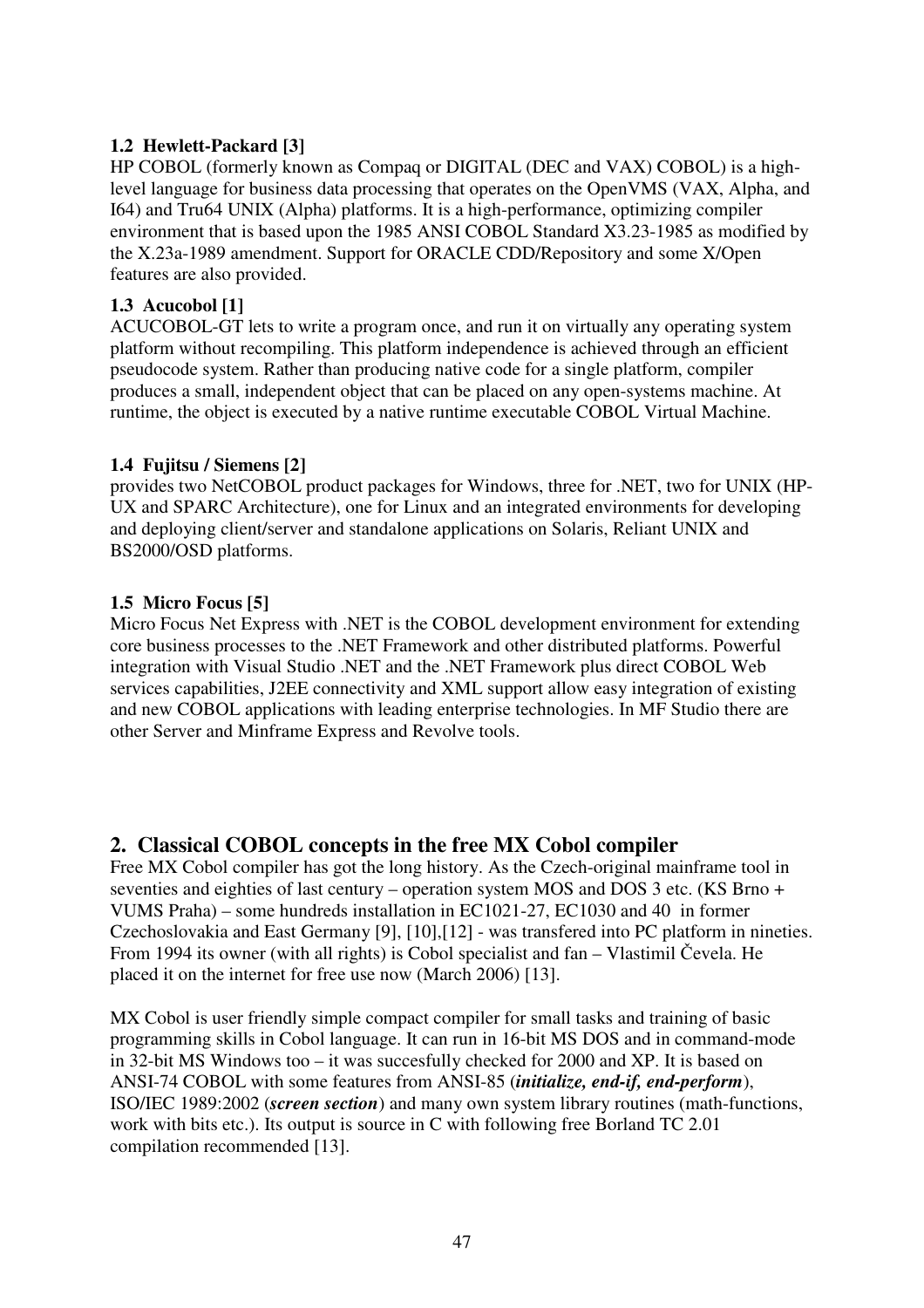## **2.1 Source program structure is partly fixed.**

Ther are some standard division, section and paragraph headers that must be used in prescribed order when the relevant parts of program are desired. The basic principle is separation of common program options, data descriptions and procedural statements. e.g.

#### *program-id, special-names, file-control, file section, working-storage section, linkage section, report section, screen section, procedure division, declaratives.*

This historical concept not only considerably increases simplicity, clarify and maintainbility of programs but also enables to join the most modern qualities to the classical ones. As examples we can give *class-id, method-id, function-id* etc. from [7].

## **2.2 Data items (structures, records) have to be explicitly described**

in sections (see above) of the *data division*. Each data description entry begins with a levelnumber followed by the programmer's data-name, and a sequence of independent clauses descriptive of the item. Main data categories are numeric (*pic 9*) and alphanumeric/nonnumeric (*pic x*) elementary data items which can create group items in different levels  $-1$  (or *01*) thru *49* and *77* for noncontiguous elementary item.

#### **2.3 Program control flow in style of top-down structured programming**

can be realized with help of exceptional statement *perform* for called (paragraph-name) or embedded (terminated with *end-perform*) internal subprograms. Statement *if .. else .. end-if*, logical expressions and conditional names allow create all algorithms as three basic structures - sequence, decision and iteration or as decision-tables-like ones [11].

#### **2.4 I/O handling via keybord and screen**

Statements *accept, display, exhibit* and *stop* "*literal*" give the possibility of the on-line interactive dialog with program. This dialog can be programmed not only in line-mode but with *screen section* declaration in positioned text-mode full-screen too.

MX Cobol compiler provides *ufd* and *ufo* statements for combination of Cobol with source in C language. With them there is possible input of options-data-string from command line i.e. from batch or command files.

#### **2.5 Classical domain for Cobol is file handling.**

Organization of files can be *sequential* (include *line sequential* for simple text files) or *indexed* with direct access to record with key-item.

#### **2.6 Standard arthmetic**

is realized with basic operations (*add, subtract, multiply, divide*) and universal *compute*  [*rounded*] statement for arthmetical expressions as desired.

#### **2.7 Very interesting is Cobol strings-character handling.**

It's possible to string them from different parts, unstring from free format with separators to fix structure, analyse, replace and transform according to any code-table include hexadecimal one.

e.g.

 *string* X-1 *delimited* Y-1 … *into* Z-1, *unstring* A-1 *delimited* [*all*] B-1 *or* B-2 … *into* C-1 *delimiter* D-1 *count* E-1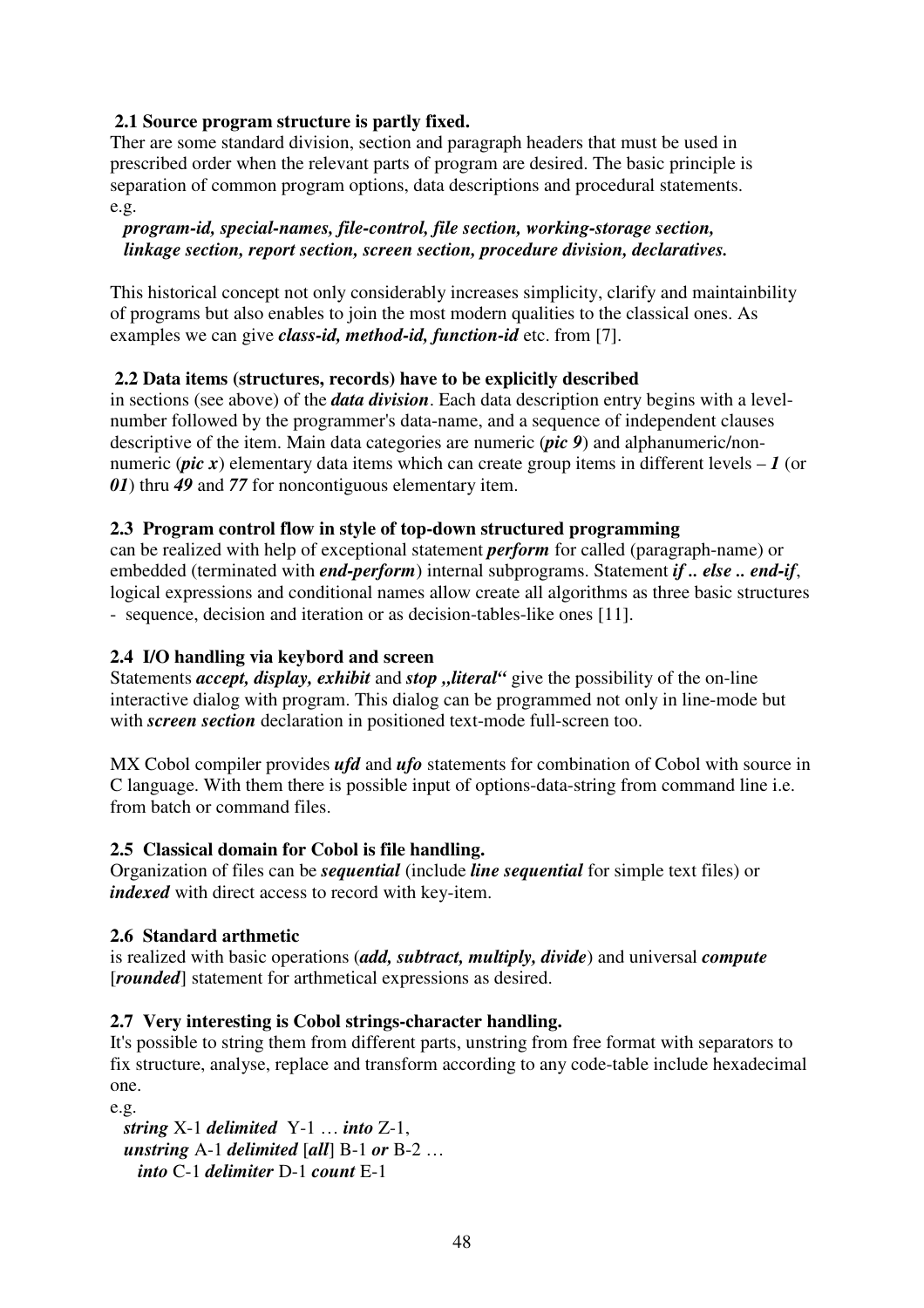…, *inspect* F-1 *tallying* G-1 *for all/leading/ending* [*before/after* [*initial*] H-1] *replacing all/leading/ending/first/last* I-1 *by* J-1 …,

*transform* K-1 *from* ..1234567890" *to* #f1f2f3f4f5f6f7f8f9f0#.

#### **2.8 Subscripting and table handling**

is important for saving of data fields (Dat-1 *occurs* Integer-1 [*depending* Dat-2]) in memory and searching with *search* Dat-1" statement in them.

#### **2.9 Modular structure of project**

is possible to be realized with help of external subprograms using of *call* and *cancel* statements.

#### **2.10 Report writer for level-controlled listings**

is traditional Cobol-tool included not only in MX Cobol but also in most modern ISO/IEC COBOL 1989:2002 [7].

e.g.

*report section* (with "*rd*" = report group descriptions) *initiate, generate* and *terminate* statements

# **3. What is MX Cobol like in brief**

#### **3.1 Environment**

*MX COBOL is not the mouse oriented grafical environment with particularly specialized windows, menus, and buttons.* 

You write your source programs in the simple MS Windows Notepad editor, for the compilation control is associated standard command file and for program executing you have to double click on the respective icon. But in every time you can see what are you doing.

#### **3.2 Applications**

#### *With MX COBOL you can't develop spectacular GUI applications.*

But your programs can read files or generate static outputs in standard HTML, JavaScript, CSS, XML and other modern text oriented formats without any problems . And so you have quite wide area for thinking and working in current state of branch.

#### **3.3 OO and RAD**

*MX COBOL is neither Object Oriented nor Rapid Development oriented.*  But with help of it you can taste beauty and charm of good structured classical procedural programming with your own clear and self-documented control on algorithmic flow of statements.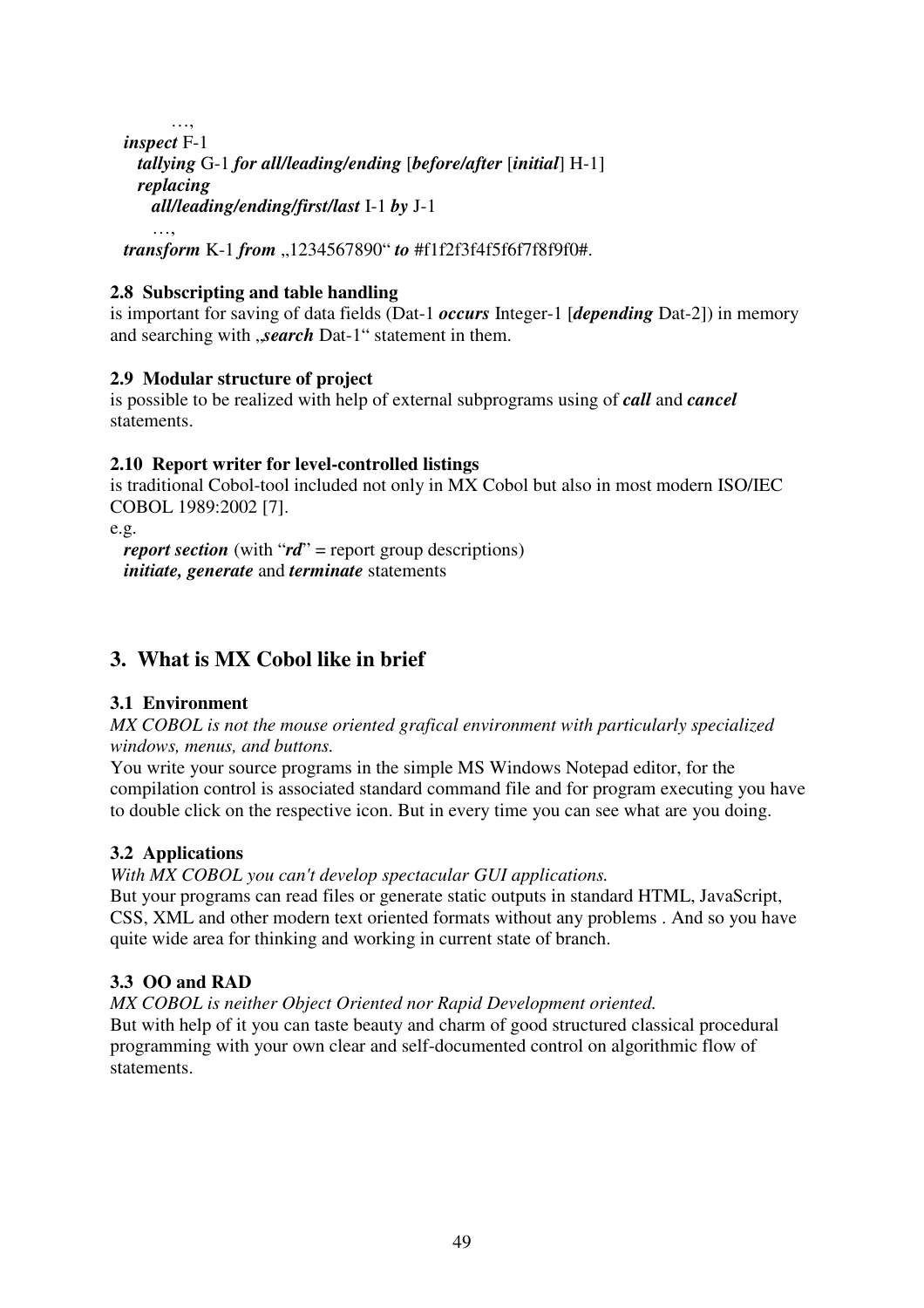## **3.4 Training Tool**

*It is very important to say - MX COBOL isn't the professional executive tool at all.*  It's purpose is to help you to learn basic skills in classical Cobol concepts and discover the power of its natural way of expression. Just this last quality perhaps was the main for its longevity and useful stability in stormy waves of IC technologies.

## **3.5 Intellectual entertainment**

*And if you have a sense for creative thinking and invention you maybe can appreciate that MX COBOL doesn't force you to work with drags, drops and clicks to create the blinking, moving and noising wonders.* 

But you can try your intellectual ability to algorithm problems in the same programming conditions which had prepared Grace Hopper and her co-workers in historical sixties of previous century.

*Well, is MX COBOL attractive for you ? - I put it to you, and I leave it to you.* 

## **LITERATURE:**

- [1] Acucorp ACUCOBOL-GT http://www.acucorp.com/
- [2] Fujitsu NETCobol and Fujitsu Siemens COBOL http://www.netcobol.com/ http://www.fujitsu-siemens.com/products/software/compiler/languages/cobol.html
- [3] Hewlett Packard OpenVMS COBOL http://www.openvms.compaq.com/commercial/cobol/index.html
- [4] IBM COBOL Family (with Library) and IBM Mainframes Expert Forum http://www-306.ibm.com/software/awdtools/cobol/ http://ibmmainframes.com/index.php
- [5] Micro Focus and Net Express 4.0 Language References, Programming Guides etc. http://www.microfocus.com/ http://supportline.microfocus.com/supportline/documentation/books/nx40/nx40indx.htm
- [6] Microsoft Mr. Gates and Mr. Kadhim remarks about COBOL in .NET http://www.microsoft.com/BillGates/Speeches/2000/07-12pdc.asp
- [7] COBOL Standards and ISO/IEC 1989:2002 COBOL http://www.cobolstandards.com/ http://www.iso.ch/iso/en/CombinedQueryResult.CombinedQueryResult?queryString=COBO L
	- http://honor.fi.muni.cz/tsw/2003.HTM#009
- [8] Murach M., The Future of COBOL http://www.infogoal.com/cbd/cbdz040.htm